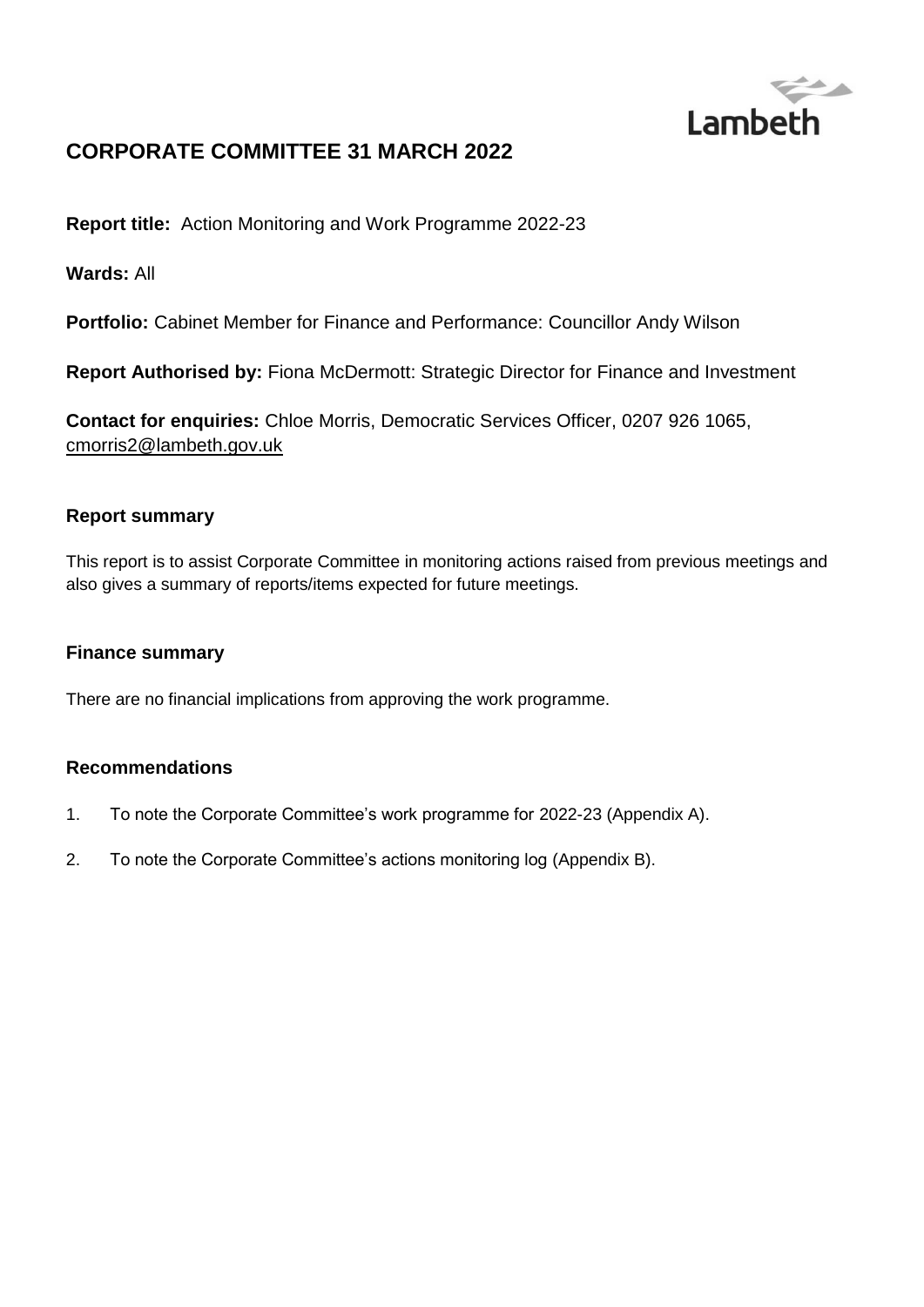## **1. CONTEXT**

1.1 The Corporate Committee receives a regular series of reports relating to the functions set out in paragraph 2.1 and 2.2, and these are listed in Appendix A. In addition to these reports the Committee can determine its own work programme based on its roles including acting as the Council's audit committee.

# **2. PROPOSAL AND REASONS**

## **Terms of Reference**

- 2.1 The Committee's terms of reference set out its remit as the Council's audit committee which includes oversight of the following areas where the Committee receives reports from officers and the Council's external auditor:
	- a. Internal Audit and Investigation functions, including the consideration of strategies and policies, the annual assurance report, regular reports on completed work and performance of the external provider;
	- b. Risk management arrangements;
	- c. Corporate Governance arrangements;
	- d. Annual Governance Statement;
	- e. Whistle blowing arrangements;
	- f. Bribery Act arrangements;
	- g. Regulation of Investigatory Powers Act 2000;
	- h. Referrals from other committees;
	- i. External Audit annual letter and related reports; and,
	- j. Review the annual statement of accounts and accounting policies;
- 2.2 The Committee's terms of reference also include a number of non-audit responsibilities including the following where periodic reports are received and considered by the Committee:
	- a. Approve the Council Tax base and the National Non-Domestic Rate base;
	- b. Reports produced by the Strategic Director for Finance and Investment or the Chief Finance Officer;
	- c. Reports on personnel-related issues and Health and safety at work;
	- d. Local Government Ombudsman reports;
	- e. Maintain the Council's Constitution (insofar as it relates to the discharge of non-executive functions) and Financial Regulations;
	- f. Trustee of Trusts;
	- g. Elections;
	- h. Nominations for Freedom of the Borough;
	- i. Orders for designated public places;
	- j. Rush Common Act 1806;
	- k. Naming of local streets and buildings; and,
	- l. Approve the Council's statement of accounts.

# **Work Programme Workshop**

- 2.3 The Committee held an informal work programme workshop on 11 January 2022. The purpose of the meeting was to ensure that members had oversight on the items that were being considered by Corporate Committee for the 2022-23 municipal year. Therefore, the following was discussed:
	- a. Corporate Committee and Overview and Scrutiny co-working arrangements;
	- b. Corporate Committee Draft work programme 2022-23;
	- c. Internal Audit (IA) forward plan; and,
	- d. Improving agenda papers.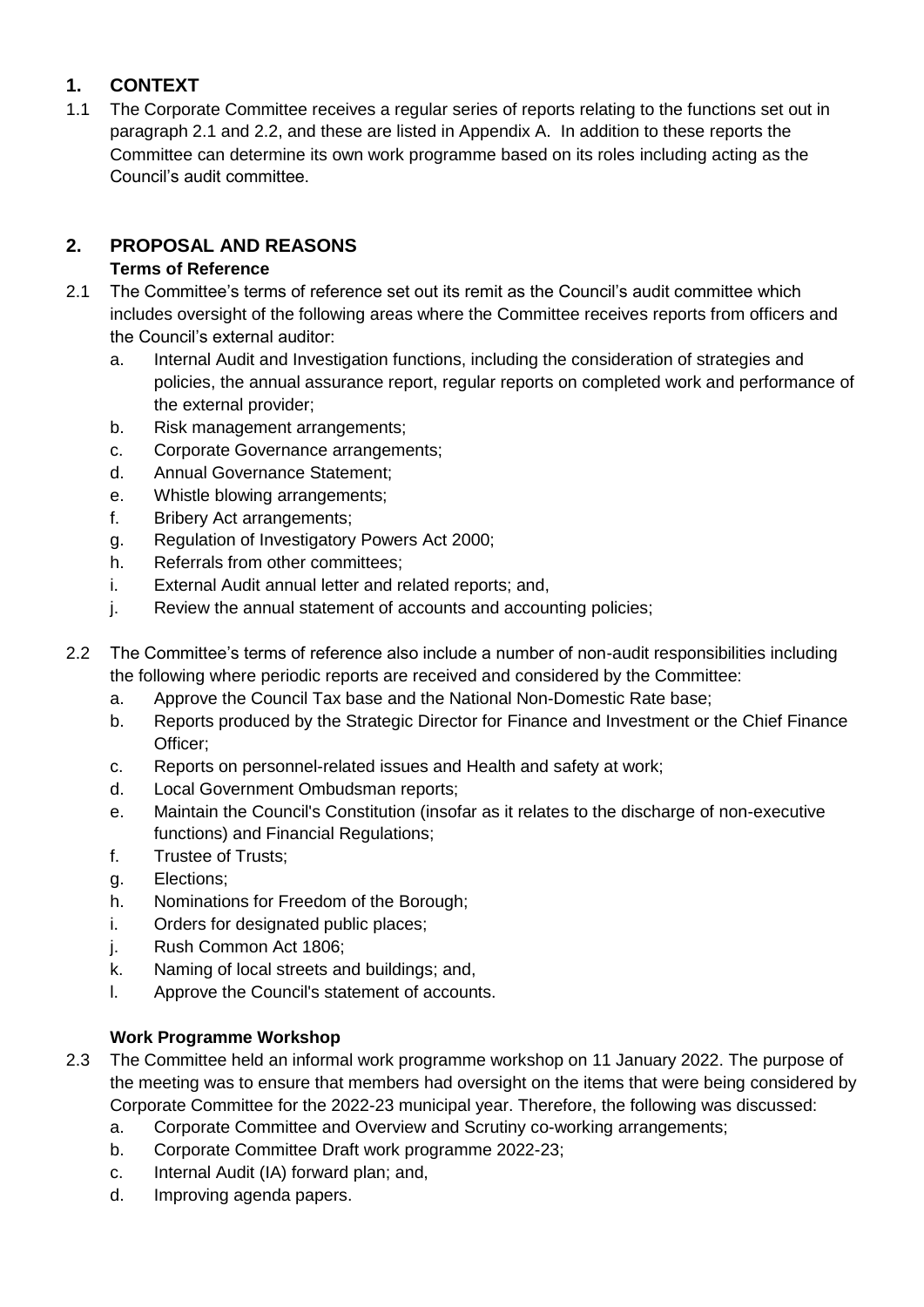- 2.4 Committee members requested that Scrutiny minutes were circulated to them once published. Members were subsequently added to the Scrutiny minute publication distribution list and the draft Corporate Committee work programme 2022-23 was noted.
- 2.5 Members were keen to have cyber security incorporated on the IA forward plan. The Chair of the Committee suggested that any requests for internal audit to review or sample a particular contractor should be sent directly to the Chief Audit Executive.
- 2.6 Furthermore, it was anticipated that future agenda papers would be shortened and avoid duplication of information; although, it was noted that the cover report was a statutory document that needed to be completed.

### **3. FINANCE**

3.1 This report sets work for the Committee's oversight of the Council's financial administration for the year 2022-23. However, the report does not seek decisions which give rise to any direct capital or revenue financial implications.

### **4. LEGAL AND DEMOCRACY**

- 4.1 There were no specific legal comments arising from this report.
- 4.2 There were no further comments from Democratic Services.

### **5. CONSULTATION AND CO-PRODUCTION**

5.1 The Chair of Corporate Committee is regularly consulted on future items and general business that is likely to be presented to Corporate Committee.

### **6. RISK MANAGEMENT**

6.1 An ineffective audit committee could result in inadequate governance, risk and control arrangements remaining unchallenged, resulting in increased risks of fraud, waste or error and the potential for adverse criticism from the external auditor or other agencies.

## **7. EQUALITIES IMPACT ASSESSMENT**

7.1 None.

## **8. COMMUNITY SAFETY**

8.1 None.

### **9. ORGANISATIONAL IMPLICATIONS**

9.1 None.

# **10. TIMETABLE FOR IMPLEMENTATION**

10.1 Not applicable.